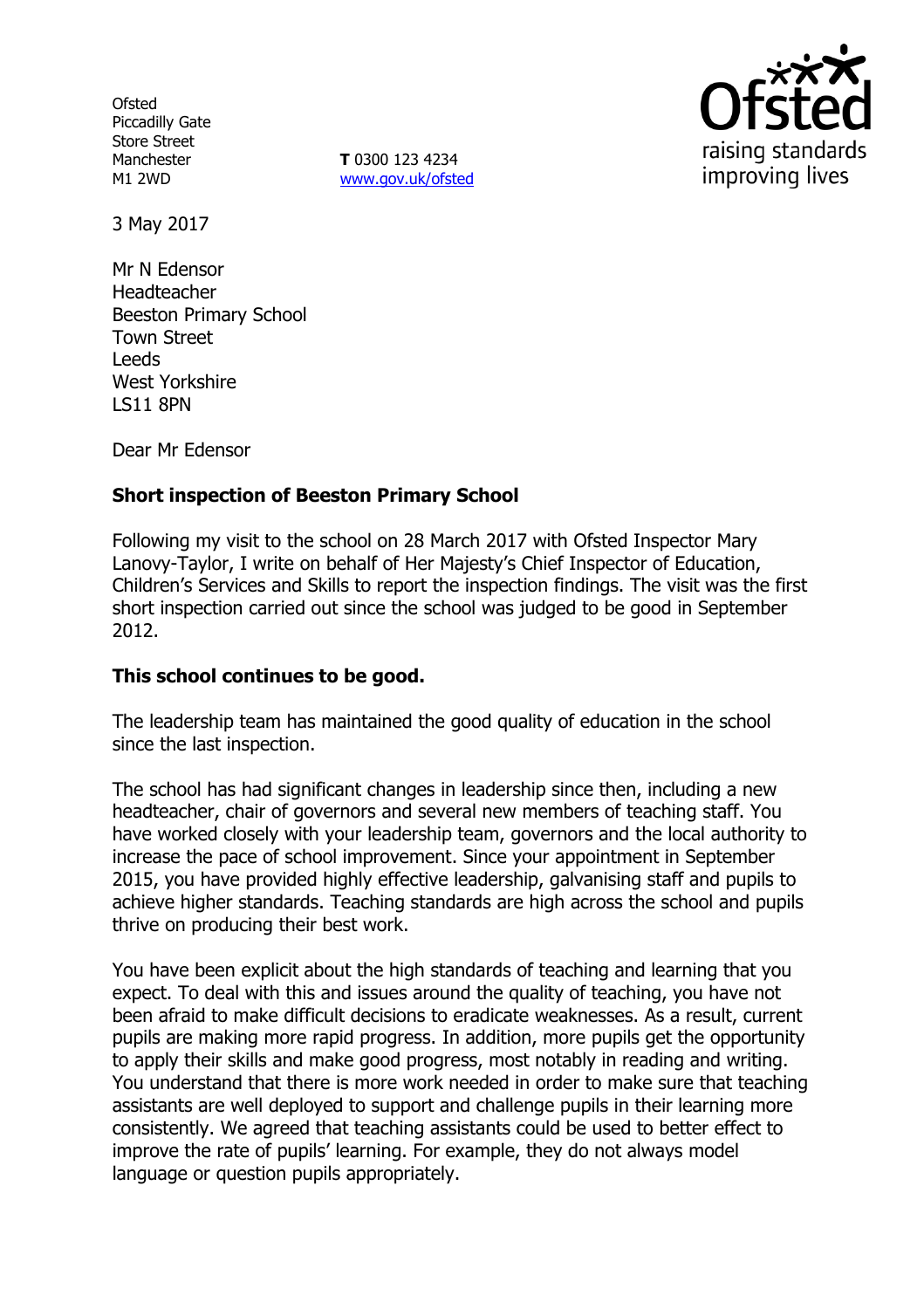

Middle leaders have had a pivotal role in driving up standards. You ensure that these leaders are highly valued and given the necessary skills and ownership to lead their subjects effectively. They have helped to ensure that pupils make good progress in a range of subjects. Consequently, they feel empowered and benefit from the strong challenge and support provided by your senior leadership team.

Governance is strong because governors take their roles seriously and are uncompromising in their pursuit of excellence. They ensure that they are able to hold the school to account systematically. For example, governors carried out a skills audit to make sure that they have the right breadth of skills, knowledge and experience to meet their responsibilities. Governors ensure that new members complement the existing skills of the governing body. Governors are not complacent. They rigorously challenge leaders about key aspects of the school's work, including safeguarding, finances and the performance of disadvantaged pupils.

The personal development, behaviour and welfare of pupils are a strength of the school. Pupils have very positive attitudes to school, which are reflected in their work and all that they do. Pupils' behaviour makes a strong contribution to their learning. For example, pupils collaborate and work harmoniously with each other. Pupils learn about respect and different cultures. As a result, pupils are respectful and celebrate differences in each other. 'We all have something special inside of us, even if we are different' was a typical pupil comment.

Parents and staff are effusive about the quality of education provided. You have won the full support of the staff. As a result, morale is high and reflects a happy and ambitious school. 'My child is happy and safe' was a typical comment from parents.

### **Safeguarding is effective.**

The leadership team has ensured that all safeguarding arrangements are robust. Designated safeguarding leaders record and check thoroughly that staff, governors and volunteers have the necessary clearance and qualifications to work with pupils. Staff responsible for these checks understand and carry out their roles diligently. You have ensured that staff and governors have been appropriately trained to protect pupils. As a consequence, pupils are safe and free from harm, including from the risks from radicalisation. Safeguarding records are rigorous and swift action is taken to deal with any concerns that arise.

Pupils told inspectors that they feel happy, safe and settled in school. Teaching ensures that pupils are aware of the risks they may face. For example, pupils know how to keep themselves safe when using computers. Pupils say that bullying is rare and that they know how to seek help if the need arises. For example, older pupils enjoy and take their role of anti-bullying ambassadors seriously. As a result, these pupils keep up the school's commitment to ensure that pupils feel safe and secure.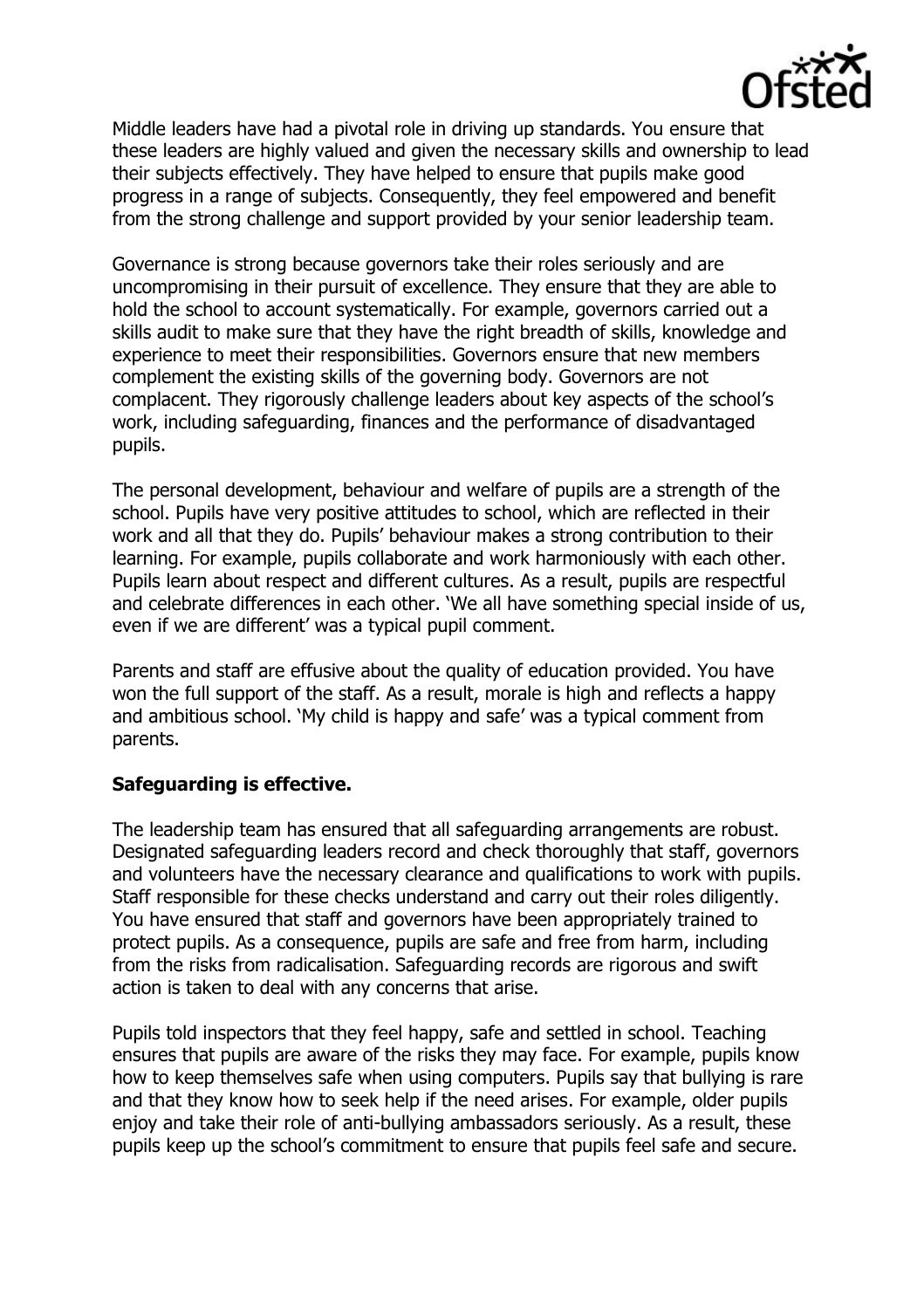

## **Inspection findings**

- One of my key lines of enquiry checked whether children in the early years are well supported to develop literacy skills, specifically their reading and writing skills. Previous assessments suggested that boys and disadvantaged children were making slower progress over time.
- As a result of the changes you have made to the layout of the early years, coupled with higher expectations, children now work in a calmer and more purposeful environment. Consequently, all groups of children have regular opportunities to practise and improve their reading, writing, speaking and listening skills. Lessons and assessment information indicate that a higher proportion of children are on track to achieve highly than in previous years. However, we agreed that some activities do not always engage all groups of children and that language skills could be further developed indoors and outdoors.
- The second line of enquiry focused on reading, writing and mathematics. This was because 2016 results showed that not enough pupils met the expected standard at the end of Year 2. You and your leaders took immediate action to improve matters. Pupils' work in books and the school's own information confirm that pupils are making more rapid progress this year. You have ensured that activities stretch and challenge pupils more effectively. Pupils are motivated and have the stamina to produce longer and sustained pieces of writing. An increasing number of pupils take pride in their handwriting and form and join their letters accurately.
- Last year, a below-average proportion of middle-ability pupils and disadvantaged pupils reached the expected standard in writing by the end of Year 6. You and your leadership team have worked effectively to ensure that the teaching of writing is stronger. Teachers plan lessons and use accurate assessment information to ensure that pupils of all abilities write to a higher standard. For example, pupils now produce well-crafted sentences in a variety of work which hooks the reader through suspense and tension. As a result, pupils relish the opportunity to produce better-quality writing and more pupils are on track to achieve higher standards. We agreed that handwriting and spelling could be improved further for pupils in key stage 2.
- The previous inspection report identified the need to challenge the most able pupils in mathematics. During observations of learning and reviews of pupils' workbooks, we found that pupils are now receiving a richer diet of 'knotty' problems that require deep thinking and explanation. You acknowledge that this is not yet fully embedded in all classes. You also recognise that action should be taken so that pupils of different abilities, including the least able, get the opportunity to apply their skills to solve mathematical problems.
- My final line of enquiry was about attendance. The most recent published information showed that particular groups of pupils were more persistently absent than is the case nationally. Leaders' high expectations have ensured that this trend has now been addressed and pupils benefit from more regular attendance.